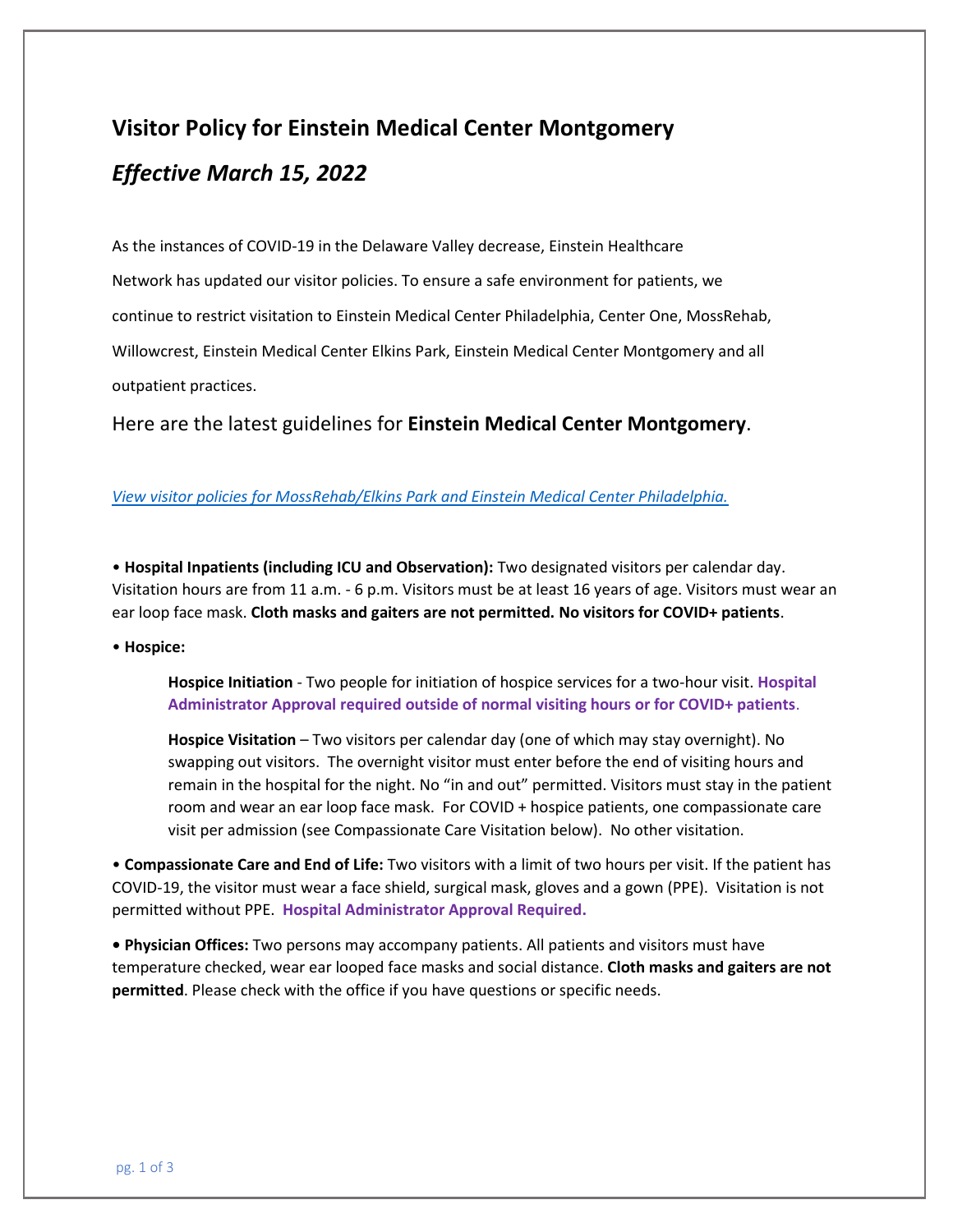## **• Emergency Department:**

**Emergency Department Waiting Room** – One support person is permitted in the Emergency Department. The Emergency Department will not deny access to an attendant, caregiver or family member of a patient with an intellectual, developmental or cognitive disability, communication barrier, or behavioral concern. Parent(s) or guardian of a minor child will be permitted.

**For end-of-life visitation**, more than one family member may be permitted at the discretion of the Emergency Department care team.

**All support persons/visitors in Emergency Department must be over 18 years old** and must wear an ear looped face mask, maintain social distancing, and remain in the patient's room unless directed otherwise by the clinical team. There is no time limit for visitation in the Emergency Department. **Cloth masks and gaiters are not permitted.**

Visitors for patients with COVID-19, suspicion of COVID-19 or those being mechanically ventilated may have one adult visitor within the parameters above if that visitor states they are fully vaccinated and wears an ear loop face mask.

• **Outpatient Surgery:** Visitors / support persons are not permitted to wait in the building.

**Short Procedure Unit – Hospital (SPUM)** - Two persons may accompany the patient preoperatively and at discharge. Only one person can be with the patient at a time. Visitors must wear an ear loop face mask. **Cloth masks and gaiters are not permitted.**

**Joint Replacement Patients in SPUM** - Two persons preoperatively and two persons may visit between the hours of 11 a.m. and 6 p.m., postoperatively. Visitors must wear an ear loop face mask. On the day of discharge, the visitors will meet the patient in the lobby of the hospital. **Cloth masks and gaiters are not permitted.**

**Blue Bell and Short Procedure Unit- Braemer Building (SPUB)** – Two visitors/support persons are permitted at the time of discharge. Visitors must wear an ear loop face mask. **Cloth masks and gaiters are not permitted.**

• **Neonatal Intensive Care Unit:** Two designated visitors are permitted to visit between 8 a.m. and 8 p.m. Visitors may leave and return once per day. One visitor may stay 24/7. Visitors will be given a wristband. Visitors much wear ear loop face mask. **Cloth masks and gaiters are not permitted.**

• **Labor and Delivery:** Two support people are permitted in Labor and Delivery. Their names will be documented in the Visitor Information Sheet. The support people are permitted for the entire length of stay in Labor and Delivery and may leave and return once per day. Both support persons will be required to wear a purple visitor band.

Doulas are permitted and will be added to the approved visitor list and count as the second support person. If the patient desires to swap the doula for a different support person, this will occur on the Mom/Baby unit. Both doula and the other support person will be required to wear purple visitor bands and an ear loop face mask. **Cloth masks and gaiters are not permitted.**